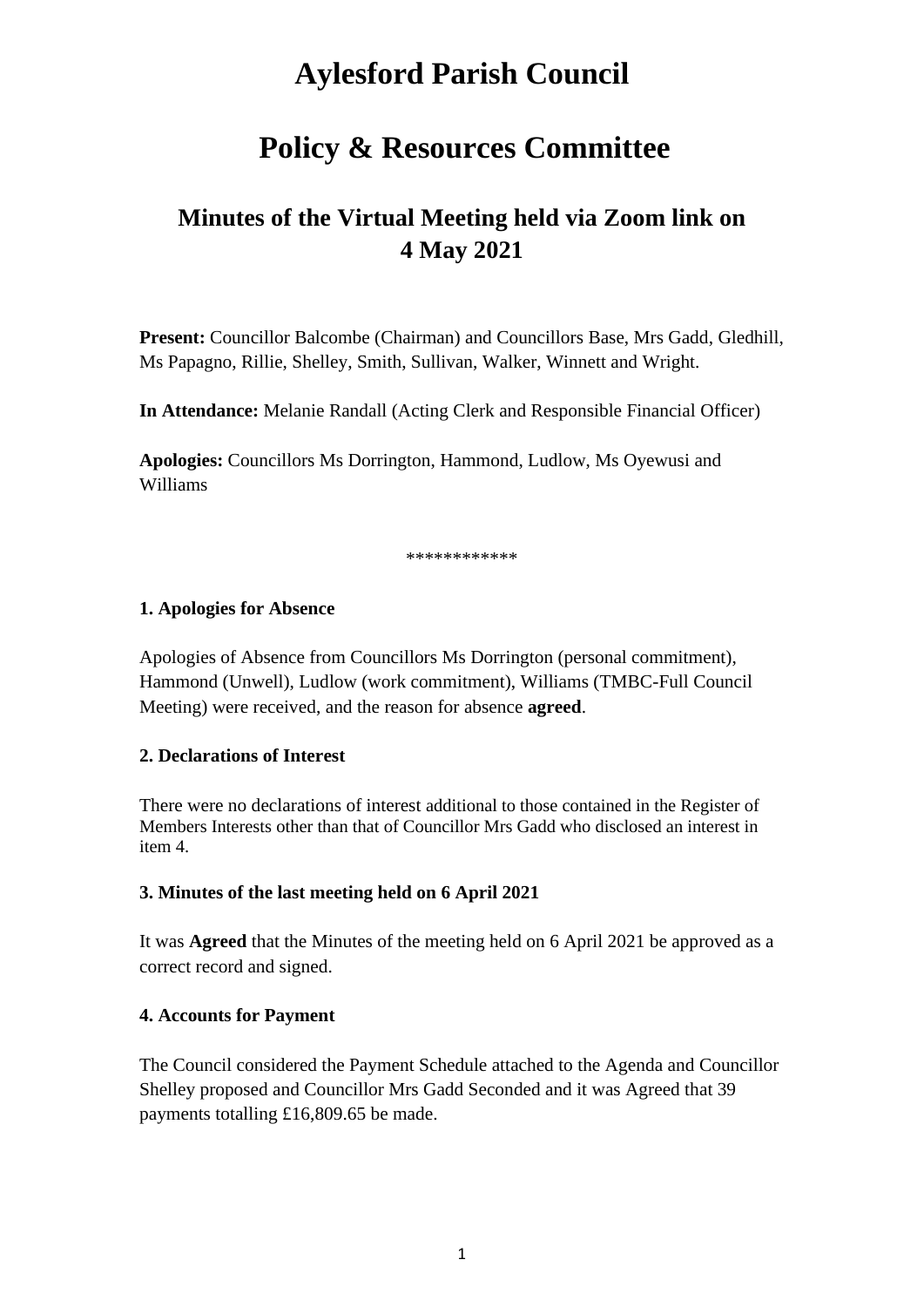### **5. Law and Order – CCTV in the High Street**

The Assistant Clerk reported that she had followed this up twice since the last meeting but has not received a response from the company. **Ongoing**

## **6. KALC**

Councillor Shelley reported that the KALC Chairman Sarah Barker will be sending out a questionnaire to all Parish Councils to ask a series of questions. The questionnaire is in the process of being developed.

## **7. TMBC/Parish Partnership Panel Meeting**

There had been no meeting of the TMBC/Parish Partnership Panel since the last meeting of this Committee.

#### **8. Council Vacancies**

It was Noted that the current Vacancies are 1 – Aylesford South

#### **9. Public Convenience Review**

The Acting Clerk reported that she had not received any further update since the last meeting of this committee. **Ongoing** 

#### **10. Purchase of New Pedestrian Mower**

The Acting Clerk reported that the mower concerned has been repaired three times regarding the same issue and is now 8 years old so is no longer financially viable to repair. Three quotes were obtained for three different types of mower, a Husqvarna one for £778.00, a Kubota one for £812.00 and a Toro one for £940.00. It was **Agreed** to purchase the Kubota at £812.00.

## **11. TMBC – Y2Crew Summer Activity Programme – Grant Request**

The decision on whether to give a grant for this purpose was deferred at the last meeting of this Committee as members wished to know how many children within Aylesford Parish attend these activities. The Acting Clerk obtained the numbers from TMBC and in 2018 and 2019 four children from within the Parish took part in 19/20 different types of activities over the course of the four-week programme. It was **Agreed** to give a grant of £500.00